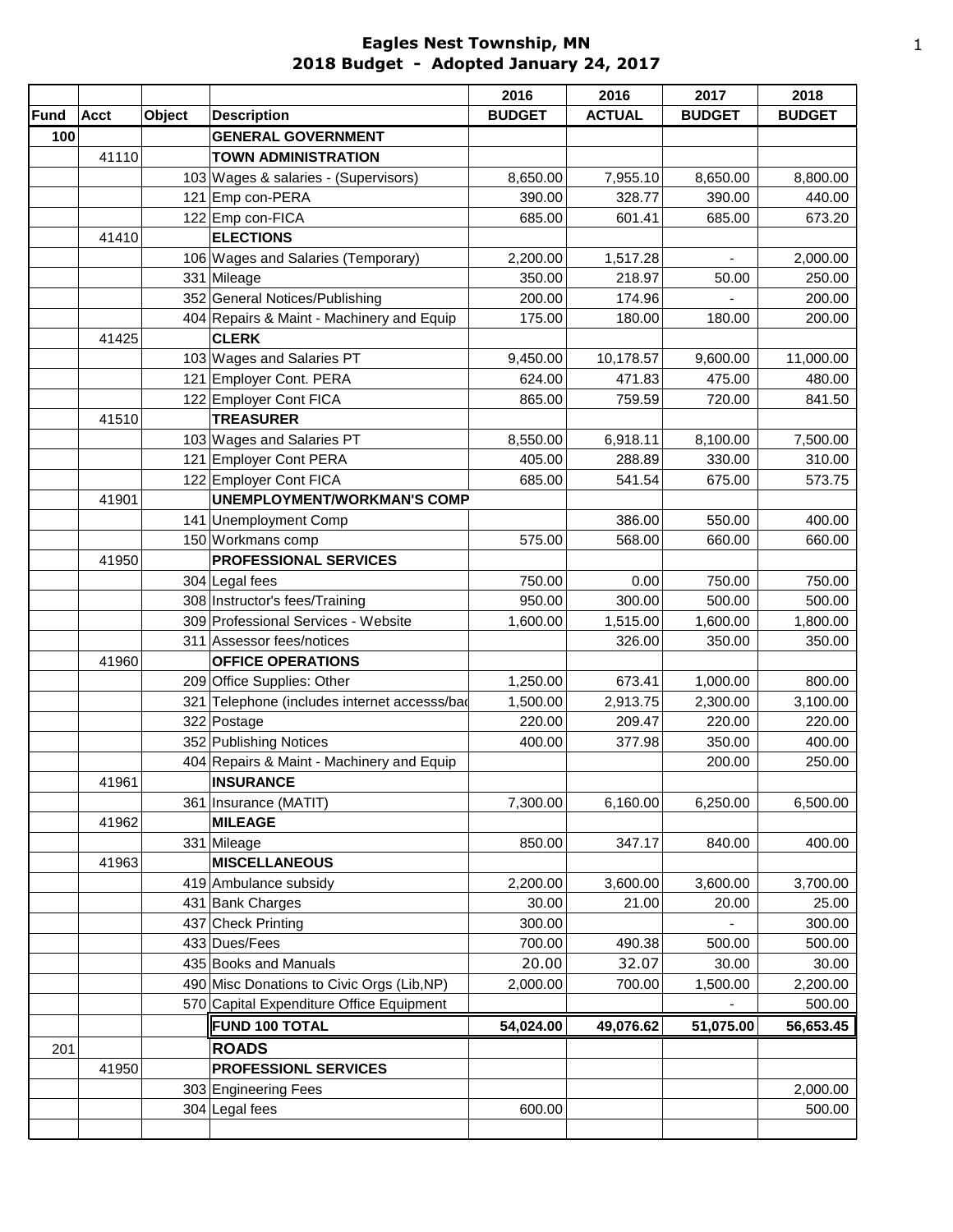## **Eagles Nest Township, MN 2018 Budget - Adopted January 24, 2017**

|             |             |        |                                                         | 2016          | 2016          | 2017          | 2018           |
|-------------|-------------|--------|---------------------------------------------------------|---------------|---------------|---------------|----------------|
| <b>Fund</b> | <b>Acct</b> | Object | <b>Description</b>                                      | <b>BUDGET</b> | <b>ACTUAL</b> | <b>BUDGET</b> | <b>BUDGET</b>  |
|             | 41962       |        | <b>MILEAGE</b>                                          |               |               |               |                |
|             |             |        | 331 Mileage                                             | 120.00        | 184.68        | 120.00        | 200.00         |
|             | 43105       |        | <b>SURFACE STABILIZATION</b>                            |               |               |               |                |
|             |             |        | 408 Surface Stabilization                               |               | 14,290.08     | 16,200.00     | 17,000.00      |
|             | 43122       |        | <b>UNPAVED ROADS</b>                                    |               |               |               |                |
|             |             |        | 224 Repair & Maint Materials (Surface Aggred            | 15,175.00     | 2,160.00      |               | 2,000.00       |
|             |             |        | 228 Road Repair Supplies (Pit Run Aggregate)            |               |               |               | 250.00         |
|             |             |        | 403 Improvements: Hauling, Spreading, Grading Aggregate |               | 8,880.00      | 4,800.00      | 6,000.00       |
|             |             |        | 405 Repair/Maintenance - Other                          |               | 600.00        |               | 500.00         |
|             |             |        | 406 Roadside Vegetation Control                         | 925.00        | 1,200.00      | 1,300.00      | 1,300.00       |
|             |             |        | 407 Road Maintenance Contractual (Routine 0             | 2,915.00      | 7,605.00      | 6,500.00      | 6,000.00       |
|             | 43125       |        | <b>ICE/SNOW REMOVAL</b>                                 |               |               |               |                |
|             |             |        | 405 Repair/Maint-contractual-plowing                    | 7,100.00      | 5,355.95      | 7,275.00      | 12,000.00      |
|             | 43150       |        | <b>STORM DRAINAGE</b>                                   |               |               |               |                |
|             |             |        | 403 Improvements: Culvert Replacement                   |               |               |               |                |
|             |             |        | 409 Ditching                                            |               |               |               | 1,500.00       |
|             |             |        | <b>FUND 201 TOTAL</b>                                   | 26,835.00     | 40,275.71     | 36,195.00     | 49,250.00      |
| 204         |             |        | <b>BUILDINGS AND GROUNDS</b>                            |               |               |               |                |
|             | 41940       |        | <b>GOVERNMENT BUILDINGS AND PLANT</b>                   |               |               |               |                |
|             |             |        | 103 Wages & Salaries PT                                 | 3,400.00      | 3,406.81      | 3,500.00      | 4,000.00       |
|             |             |        | 122 Employee Cont. FICA                                 | 260.00        | 265.75        | 260.00        | 306.00         |
|             | 41941       |        | <b>UTILITIES</b>                                        |               |               |               |                |
|             |             |        | 381 Electricity                                         | 3,600.00      | 3,760.86      | 3,700.00      | 3,900.00       |
|             |             |        | 383 Heating fuel                                        | 3,600.00      | 2,811.36      | 3,750.00      | 3,900.00       |
|             | 41942       |        | <b>SUPPLIES</b>                                         |               |               |               |                |
|             |             |        | 211 Cleaning supplies                                   | 350.00        | 192.01        | 350.00        | 300.00         |
|             |             |        | 219 Operating supplies-misc                             | 350.00        | 396.89        | 350.00        | 425.00         |
|             | 41943       |        | <b>REPAIR AND MAINTENANCE</b>                           |               |               |               |                |
|             |             |        | 229 Repair and Maint: Misc                              | 1,000.00      | 4,675.33      | 2,000.00      | 3,500.00       |
|             |             |        | 312 Professional Services (Carpet Cleaning)             | 150.00        |               | 200.00        | 200.00         |
|             |             |        | 385 Utility Services - sewer/septic                     |               |               | 250.00        | 100.00         |
|             |             |        | 405 Repair & Maintenance                                | 3,500.00      | 1,000.00      | 1,500.00      | 1,500.00       |
|             |             |        | 416 Rentals-machinery and equipment                     | 1,600.00      | 464.88        | 500.00        | 1,000.00       |
|             | 41945       |        | <b>CAPITAL IMPROVEMENTS</b>                             |               |               |               |                |
|             |             |        | 520 Capital Improvements-building                       |               |               |               | 6,000.00       |
|             |             |        | 530 Capital Improvements other than buildings           |               |               | 3,000.00      | 7,500.00       |
|             |             |        | 570 Capital Expenditure Office equipment                |               |               |               | $\blacksquare$ |
|             | 41962       |        | <b>MILEAGE</b>                                          |               |               |               |                |
|             |             |        | 331 Mileage                                             | 45.00         | 99.36         | 45.00         | 100.00         |
|             | 43240       |        | <b>REFUSE DISPOSAL</b>                                  |               |               |               |                |
|             |             |        | 384 Refuse disposal                                     | 110.00        | 60.00         | 110.00        | 100.00         |
|             |             |        | <b>FUND 204 TOTAL</b>                                   | 17,965.00     | 18,945.84     | 19,515.00     | 32,831.00      |
| 225         |             |        | <b>FIRE DEPARTMENT</b>                                  |               |               |               |                |
|             | 41960       |        | <b>OFFICE OPERATIONS</b>                                |               |               |               |                |
|             |             |        | 209 Office Supplies (Misc)                              | 200.00        | 322.77        | 200.00        | 350.00         |
|             |             |        | 321 Telephone                                           | 120.00        | 120.00        | 120.00        | 120.00         |
|             |             |        | 433 Dues and Fees                                       | 700.00        | 235.00        | 500.00        | 500.00         |
|             |             |        | 352 Publications-Notices                                |               | 195.36        |               | 200.00         |
|             | 42210       |        | <b>FIRE ADMINISTRATION</b>                              |               |               |               |                |
|             |             |        | 103 Wages & salaries-PT                                 | 16,300.00     | 10,268.88     | 14,800.00     | 16,000.00      |